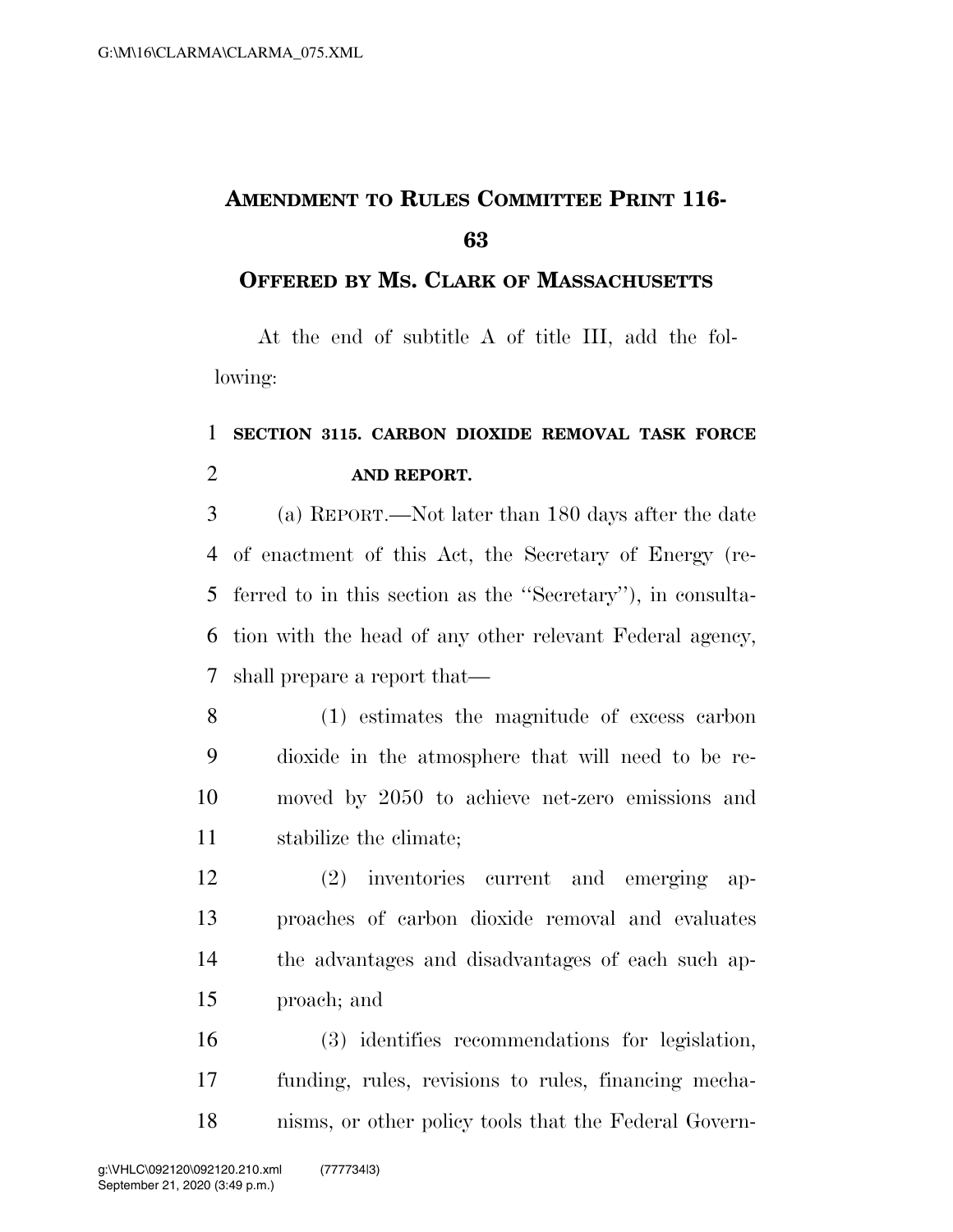| $\mathbf{1}$   | ment can use to sufficiently advance the deployment    |
|----------------|--------------------------------------------------------|
| $\overline{2}$ | of carbon dioxide removal projects in order to meet,   |
| 3              | in the aggregate, the magnitude of needed removals     |
| $\overline{4}$ | estimated under paragraph (1), including policy        |
| 5              | tools such as—                                         |
| 6              | $(A)$ grants;                                          |
| 7              | (B) loans or loan guarantees;                          |
| 8              | (C) public-private partnerships;                       |
| 9              | (D) direct procurement;                                |
| 10             | (E) incentives, including subsidized Fed-              |
| 11             | eral financing mechanisms available to project         |
| 12             | developers;                                            |
| 13             | (F) advance market commitments;                        |
| 14             | (G) regulations; and                                   |
| 15             | (H) and any other policy mechanism deter-              |
| 16             | mined by the Secretary to be beneficial for ad-        |
| 17             | vancing carbon dioxide removal methods and             |
| 18             | the deployment of carbon dioxide<br>removal            |
| 19             | projects.                                              |
| 20             | (b) SUBMISSION; PUBLICATION.—The Secretary shall       |
| 21             | submit the report prepared under subsection (a) to the |
| 22             | Committee on Energy and Natural Resources of the Sen-  |
| 23             | ate and the Committee on Energy and Commerce of the    |
| 24             | House of Representatives, and as soon as practicable,  |
|                | 25 make the report publicly available.                 |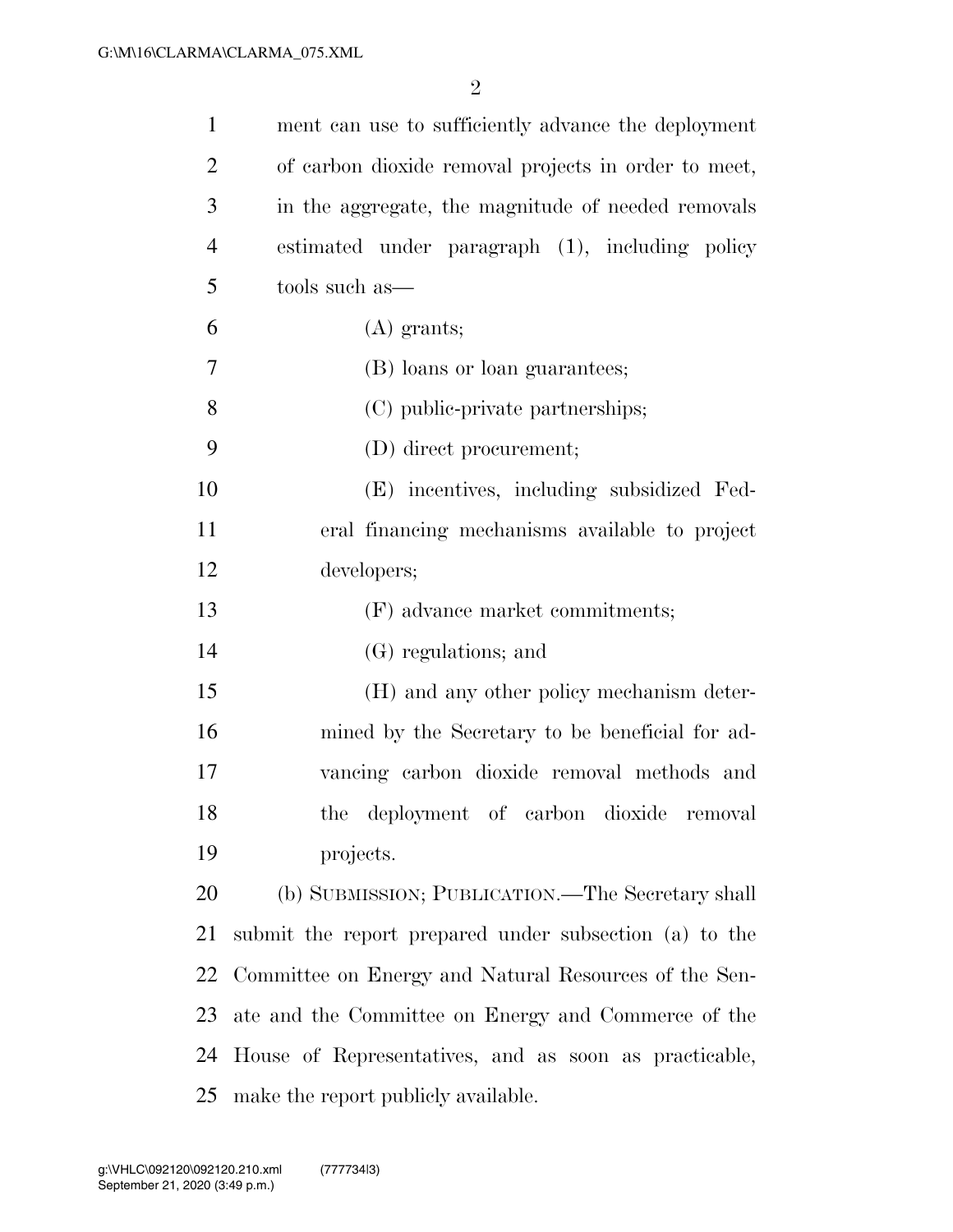(c) EVALUATION.—The Secretary shall—

 (1) not later than 2 years after the publication of the report under subsection (a), and every 2 years thereafter, evaluate the findings and recommenda- tions of the report, taking into consideration any issues and recommendations identified by the task force established under subsection (d); and

 (2) after each evaluation under paragraph (1), revise the report as necessary and submit to the Committee on Energy and Natural Resources of the Senate and the Committee on Energy and Com- merce of the House of Representatives an updated report.

(d) TASK FORCE.—

 (1) ESTABLISHMENT AND DUTIES.—Not later than 60 days after the date of enactment of this Act, the Secretary shall establish a task force to—

 (A) identify barriers to advancement of carbon dioxide removal methods and the deploy-ment of carbon dioxide removal projects;

 (B) inventory existing or potential Federal legislation, rules, revisions to rules, financing mechanisms, or other policy tools that are capa-ble of advancing carbon dioxide removal meth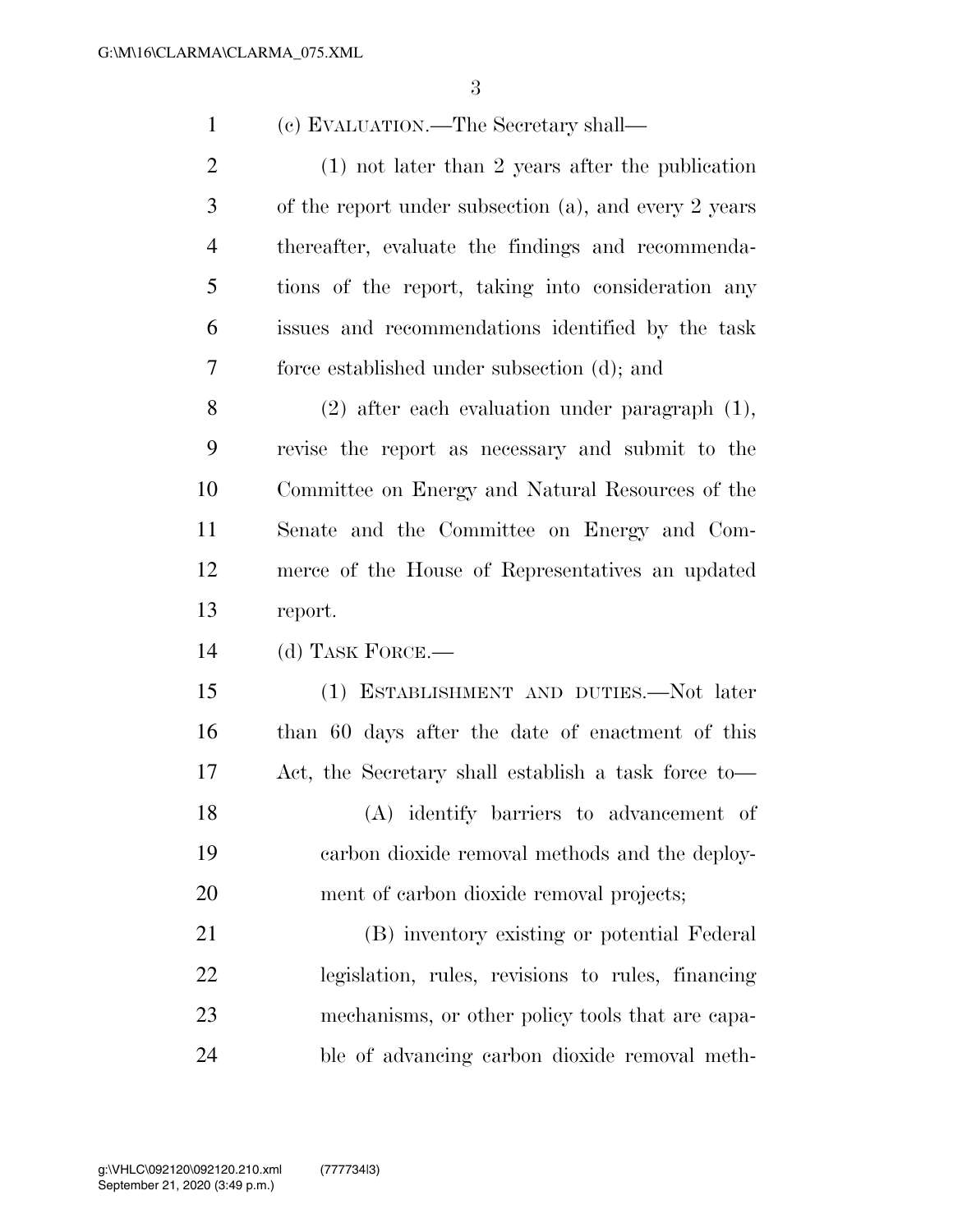| $\mathbf{1}$   | ods and the deployment of carbon dioxide re-               |
|----------------|------------------------------------------------------------|
| $\overline{2}$ | moval projects;                                            |
| 3              | (C) assist in drafting the report described                |
| $\overline{4}$ | in subsection (a) and any updates thereto; and             |
| 5              | (D) advise the Secretary on matters per-                   |
| 6              | taining to carbon dioxide removal.                         |
| 7              | (2) MEMBERS AND SELECTION.—The Secretary                   |
| 8              | shall—                                                     |
| 9              | (A) develop criteria for the selection of                  |
| 10             | members to the task force; and                             |
| 11             | (B) select members for the task force in                   |
| 12             | accordance with the criteria developed under               |
| 13             | subparagraph $(A)$ .                                       |
| 14             | (3) MEETINGS.—The task force shall meet not                |
| 15             | less than once each year.                                  |
| 16             | (4) EVALUATION.—Not later than 7 years after               |
| 17             | the date of enactment of this Act, the Secretary           |
| 18             | shall—                                                     |
| 19             | $(A)$ reevaluate the need for the task force;              |
| 20             | and                                                        |
| 21             | (B) submit to Congress a recommendation                    |
| 22             | as to whether the task force should continue.              |
| 23             | (e) CARBON DIOXIDE REMOVAL DEFINITION.—In                  |
| 24             | this section, the term "carbon dioxide removal" means the  |
| 25             | capture of carbon dioxide directly from ambient air or, in |